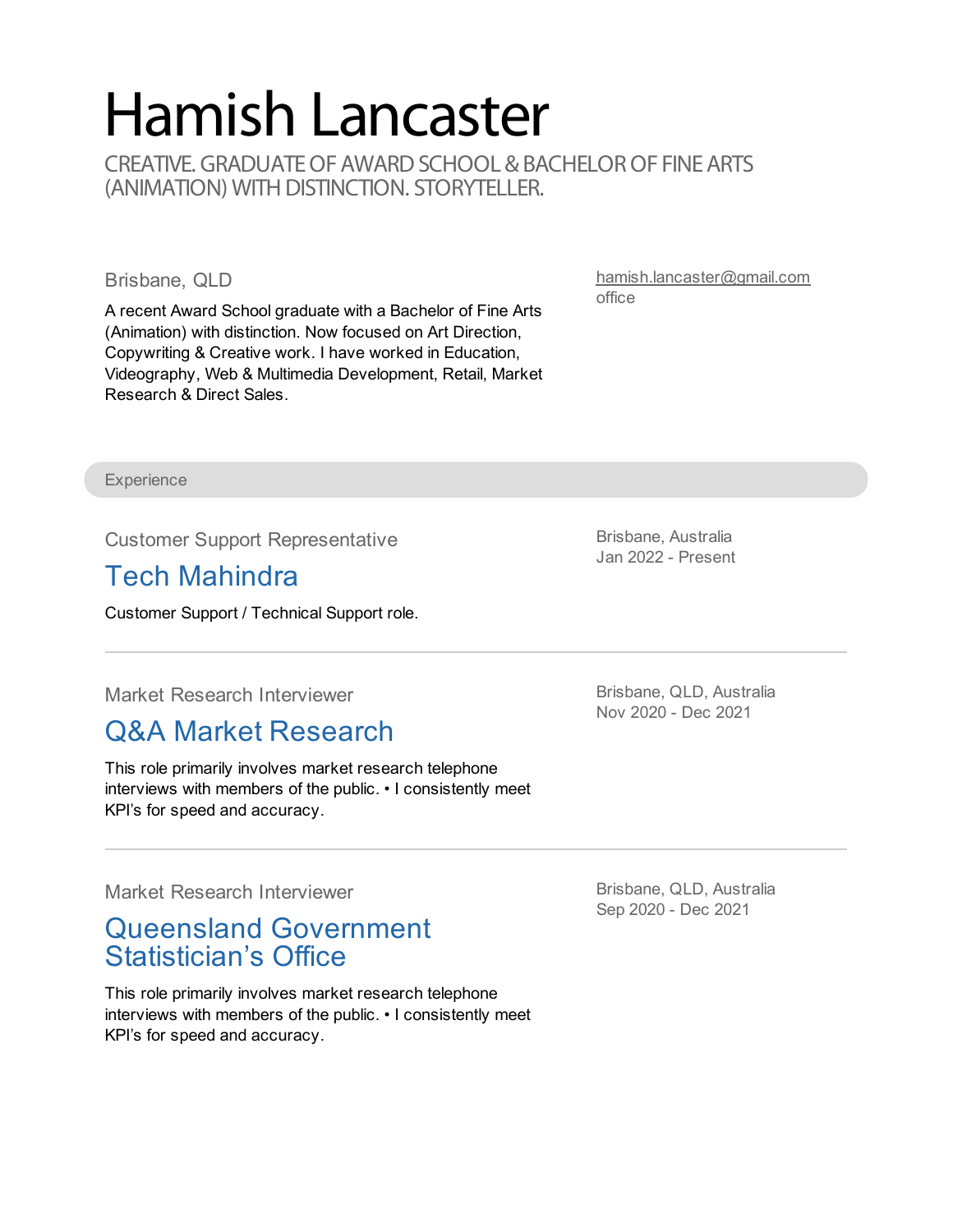Jan 2001 - Present

## Freelance Creative (Self Employed)

• Various Video, Web, SEO, App Development, Graphic Design & Social Media projects (2013-2020) •Animation for the British Council Youth Activision Kit (2009) • Documentation of the Water Futures Think Tank (2006) •'Staying Alive to Teaching' DVD for QUT (2006) •Live visuals for the Brisbane City Council 'Art in Public Places' policy launch (2005) •Live Visuals for "Smashed Eggs" at the Judith Wright Centre (2005) •Production of Watermark showreel (2004) •Documentation of Brisbane City Council Living City Project (2004) •Flash Animation workshops at Kelvin Grove State College (2004) •Documentation of the Queensland Health Youth Drug Summit (2001)

Support Services Representative

## News Corp [Australia](http://www.newscorpaustralia.com)

Brisbane, Australia Oct 2018 - Jun 2020

I spent four months working on approval & moderation of newspaper advertising placed online via self-service. This includes checking, moderation of a variety of ads and telephone based online help desk support. I spent a further 18 months working in a Sales Support which included a multitude of tasks including making alterations to ads, taking payment for ads, keeping track of bookings as well as assigning emails.

#### Intern

## The Edison Agency

This was just a week spent on annual leave from my current job but I have enjoyed every moment. • Worked on Copywriting for Instagram • Worked on animation for YouTube advertisement

• Worked on mock ups for Facebook animation

Brisbane, Australia Mar 2019 - Mar 2019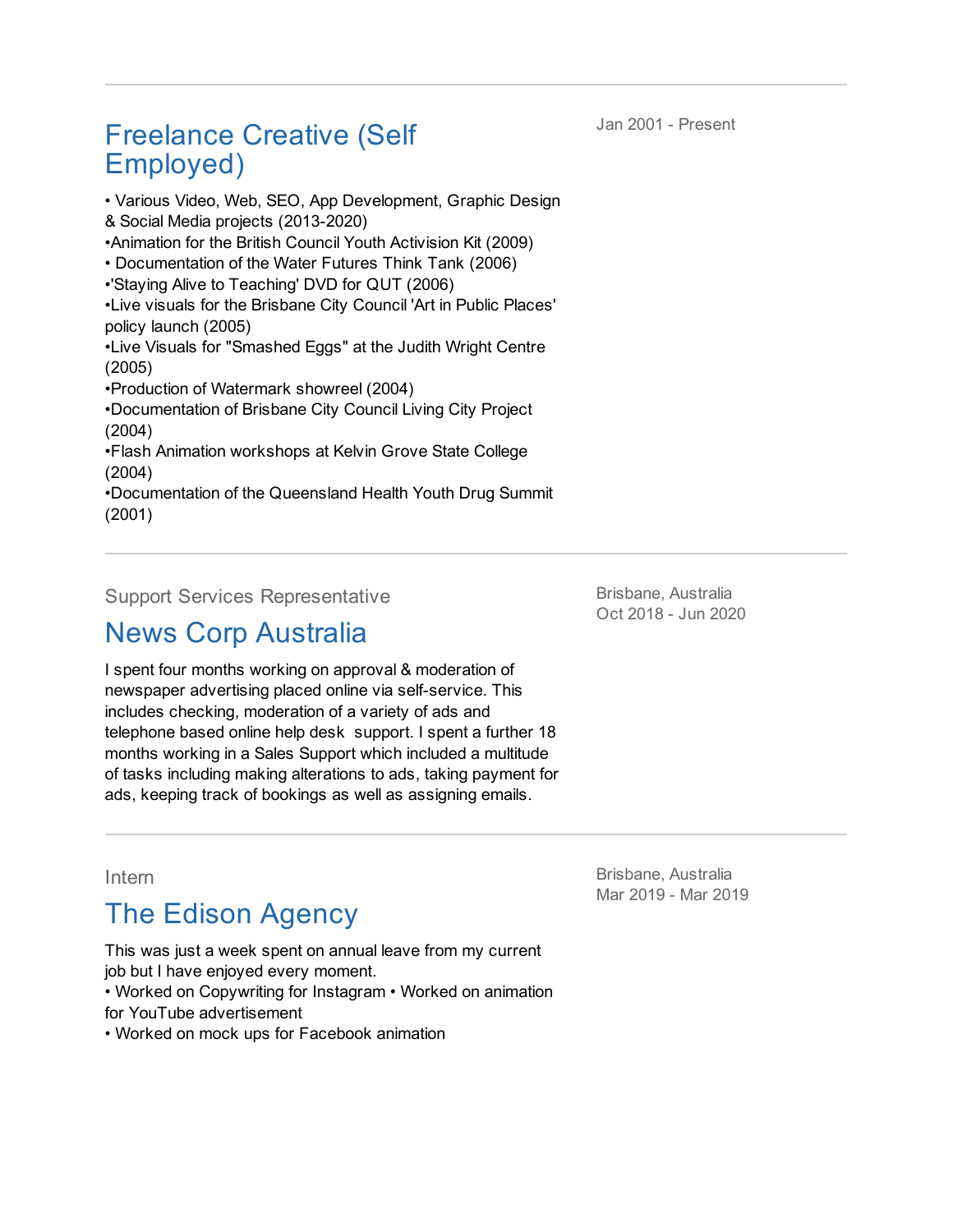Media Sales Consultant

News Corp [Australia](http://www.newscorpaustralia.com)

This role focused on sales conversations. This involved telephone based inbound/outbound sales, customer service & building and booking classified advertisements for QLD Newspapers.

Market Research Interviewer

## Queensland [Government](http://www.qgso.qld.gov.au) Statisticians Office

This role primarily involved market research telephone interviews with members of the public.

• I consistently met KPI's for speed and accuracy.

Market Research Interviewer

#### [Ipsos](https://www.ipsos.com/)

This role primarily involved market research telephone interviews with members of the public.

- Cold calling for a range of surveys.
- I consistently met KPI's for speed and accuracy.

Digital Media Officer

# [QUT](http://qut.edu.au)

This was a project-based role as part of an Internal Communications Team. I established a year worth of Digital Signage content targeted at students through the creation of Motion Graphics based advertisements using

Apple Motion and Adobe After Effects.

Mar 2017 - Oct 2018

Oct 2015 - Mar 2017

Jun 2012 - Feb 2017

Oct 2011 - Apr 2012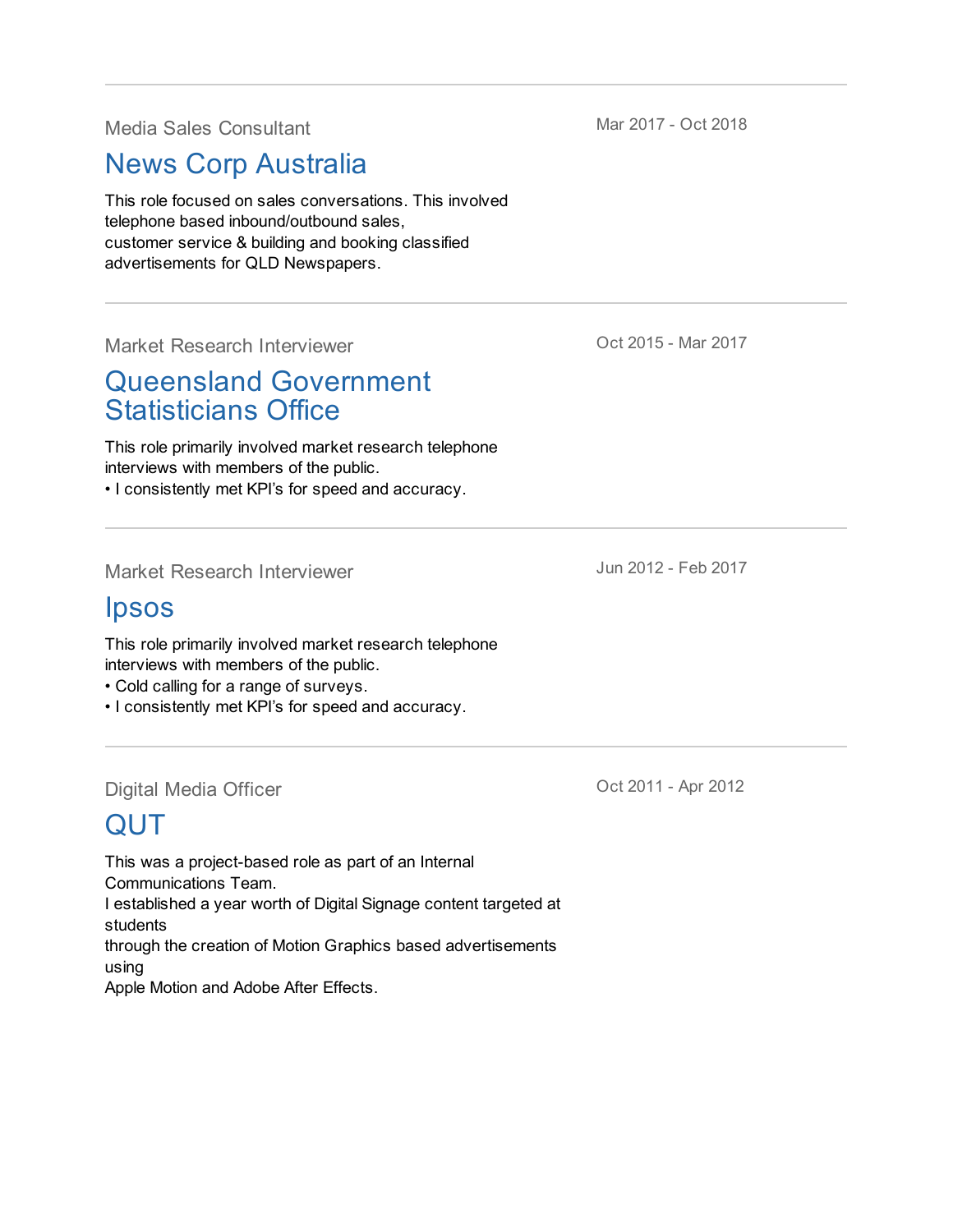Technical Support Specialist

## [Apple](http://www.apple.com/au/chermside/) Retail

After working as a Specialist focused on Sales for 8 months, I moved on to Technical Support for mobile devices and Workshops and Personal Training in iLife, iWork and Video applications.

Animation Lecturer/Tutor

## JMC [Academy](http://www.jmc.edu.au)

Prepared and Delivered Classes at in 2D Animation, Making Comics & Graphic Novels, Visual Effects & Compositing, Video Production, Preproduction and 3D Animation.

**Education** 

Bachelor of Fine Arts (Animation) with distinction

## [Queensland](https://www.qut.edu.au) University of **Technology**

GPA: 5.778 Course content included Traditional Animation, Visual Effects for Film and TV as well as Interactive Narratives / Games / Cross Platform Productions.

Bachelor of Creative Industries (Communication

Design)

## [Queensland](https://www.qut.edu.au) University of **Technology**

Completed 2 Years of Communication Design GPA: 4.929

A mix of Video, Web, Interactive and related Creative Industries subjects.

Jul 2009 - Jun 2011

Feb 2005 - Nov 2008

Jun 2002 - Dec 2004

Feb 2010 - Sep 2011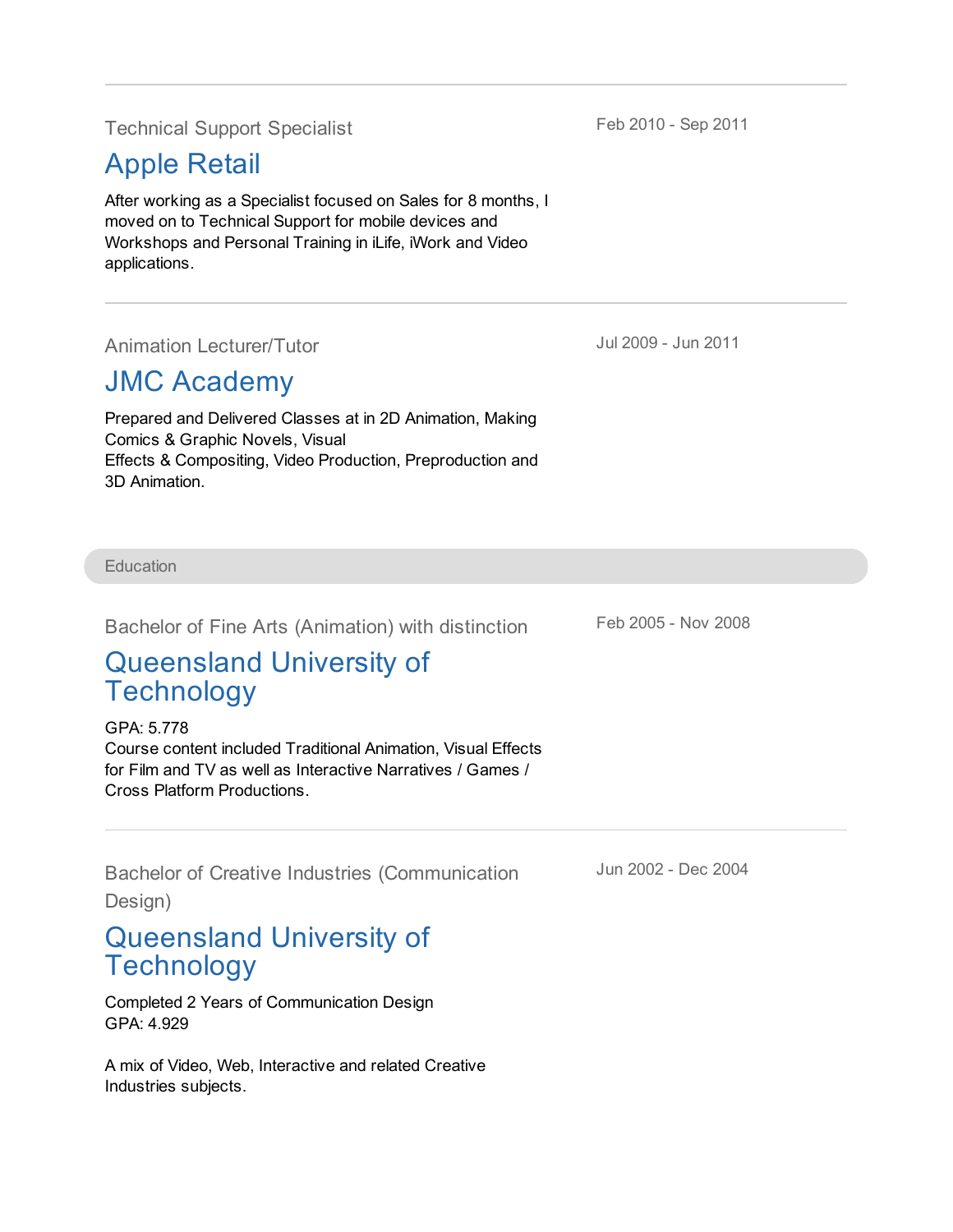Master of Advertising (Creative Advertising)

## [Queensland](https://www.qut.edu.au) University of **Technology**

I made the 2016 Dean's List for my efforts and gained great skills however this course was discontinued before I was able to complete it as a part-time student. GPA: 6.667 Advertising Creative: Concept to Campaign (Distinction) Advertising Creative: Trends in New Media (High Distinction) Advertising Creative: Copywriting and Art Direction (High Distinction)

Brisbane, QLD Jul 2016 - Jun 2017

Copywriting Course

[Communications](https://www.communicationscouncil.org.au/public/content/ViewCategory.aspx?id=1280#2-traversablecategories=32) Council's Adschool

Mark 76% Grade Distinction

Award School

## [Communications](http://awardonline.com/education/award-school) Council

It's a course about IDEAS. CREATIVE THINKING & the PROCESSES involved in coming up with great ideas & ultimately good ads.

Awards

## Awards

- •QLD State Finalist National Poetry Slam (2014)
- •Winner Cipher Cities university game design competition (2008)
- •1st Prize in the Virtual Arts competition (2002)
- •Participant in 'Byte Awards' for students excelling in ICT(2002)
- •Winner 2nd place for contributions to Rememory writers

community (2001)

•Won the John Mitchell public relations young writers award (1999)

Brisbane Apr 2018 - Jul 2018

Aug 2017 - Oct 2017